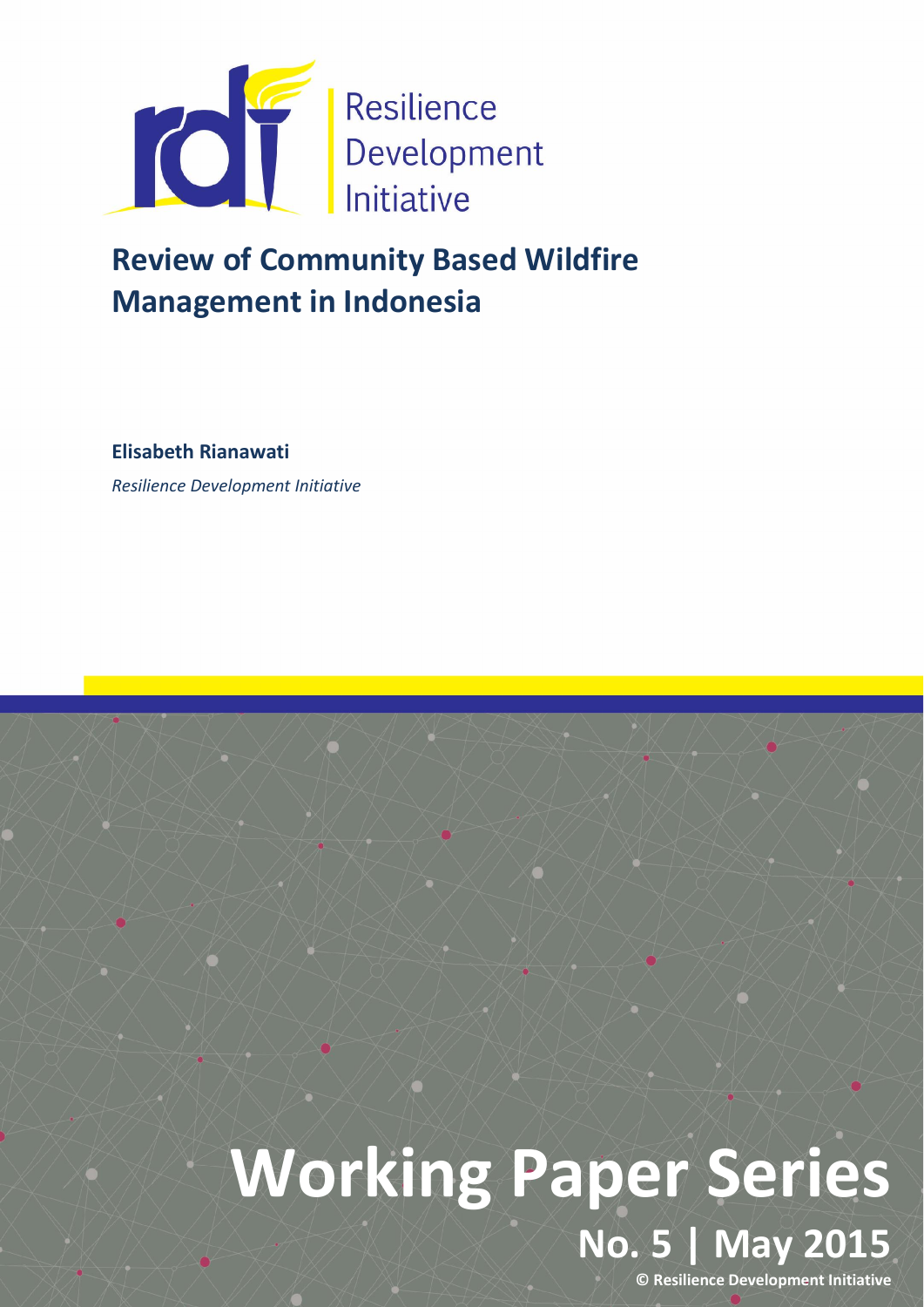$WP No$  : 5 **Date** : May, 2015

`



Resilience Development Initiative (RDI) is a global think tank initiative based in Bandung, Indonesia that focuses on environmental change and sustainable development. RDI contributes to the body of knowledge on development and disaster research studies in Indonesia and South East Asian Region.

RDI Working Paper Series is published electronically by RDI.

The views expressed in each working paper are those of the author or authors of the paper. They do not necessarily represent the views of RDI or its editorial committee.

Citation of this electronic publication should be made in Harvard System of Referencing.

# Editorial Team:

Elisabeth Rianawati M Wahyu Anhaza Lubis Dr. Saut Sagala

## Contact:

Address: Jalan Imperial II No. 52, Bandung 40135 Jawa Barat – INDONESIA Phone: +62 22 2536574 Email: rdi@rdi.or.id Website: www.rdi.or.id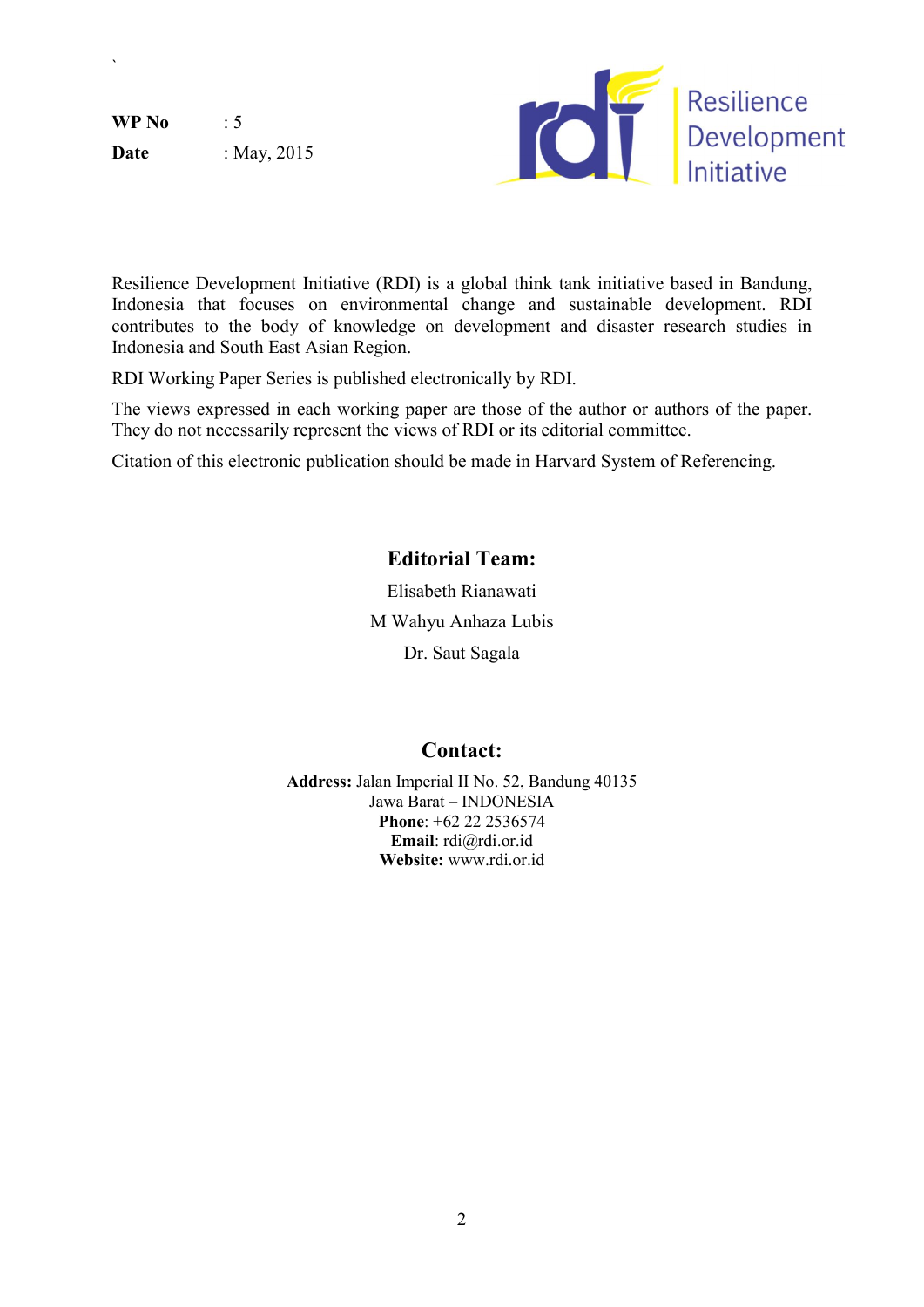### Review of Community Based Wildfire Management in Indonesia\*

#### Elisabeth Rianawati

*Resilience Development Initiative Bandung*

Email: elisabeth.rianawati@rdi.or.id

#### Abstract

`

*The occurrence of wildfires in Sumatra and Kalimantan has caused terrible loss and destruction towards the region. The disasters occur almost annually since the last 17 years and cost 24.3 million USD in total. The damage caused ranked number one as the most destructive disaster beyond tsunami in Aceh or earthquake in various region of Indonesia. The damage ranging from destroyed forest (up to 25 million ha) to social-economic disruption (Kompas, 2014c). However, the most detrimental effect was probably its contribution to the climate change.* 

*In this paper successful practice of local knowledge in preventing wildfire is discussed. The study was based on extended literature review. The successful forest management was found in South Borneo, Middle Borneo, South Celebes and West Java. Furthermore, the policy and regulation stipulated to manage the wildfires is also examined, because there has been a notion that the imposed law was defective and thus the law breaker could not be held responsible to the crime they committed. This paper concluded that the wildfire prevention program could only be successful when the government program, known as Communal Forest, was coupled with local knowledge.*

Keywords: *wildfire, Indonesia, community, government policy* 

#### 1. Introduction

 $\overline{\phantom{a}}$  , and the set of the set of the set of the set of the set of the set of the set of the set of the set of the set of the set of the set of the set of the set of the set of the set of the set of the set of the s

Indonesian rainforest is ranked as the third largest states tropical forest in the world, of which the habitat of more than 3000 animal species. Indonesian forest functions as the lungs of the world, and also storage of carbon stock. However, the rate of deforestation in Indonesia is very damaging. The financial losses caused also very enormous. In the period 26 February to 4 April 2014, the economic losses caused by forest fires in Riau reached Rp 20 trillion as well as 6 million people are exposed to smoke. In addition, forest fires are also detrimental to public health, the environment and create carbon emissions regardless. Peat fires are a major contributor to the release of carbon in Indonesia. In fact, the forestry sector is the second largest foreign exchange earner after oil and gas country. In the first semester semester of 2014, the result of the export of forestry products reached \$ 3.2 billion US (Kompas, 2014i). Thus the destruction of the forest could lead to the decrease of Indonesian foreign exchange revenue.

However, this condition is in contrast to the statistic that pointed out that out of 50 million people living within the area of forest, 10.2 million were Categorized as poor (CIFOR). As a result, rampant illegal logging and encroachment by the local community and other parties were widespread, as the result of economic pressure. The existenceof illegal logging action were encouraged by the access roads, ditches or canals that opened by companies that has permission of forest concessions (HPH) and the Right Plant Industry (HTI).

In general, deforestation in Indonesia was caused by illegal logging, forest fires, forest conversion, unplanned agricultural expansion, and social conflict over forest resources (Nawir et al., 2007). As per statistics of Forestry 2009, the total forest area in Indonesia was 137.09 million hectares; the degraded

<sup>\*</sup> The full paper is presented in "An International Symposium on Sustainability Science: Understanding Climate Change Phenomena for Human Well Being, Co-Sponsored by University of Padjajaran, Bandung, Indonesia, 8- 10 September 2014, Bandung, Indonesia"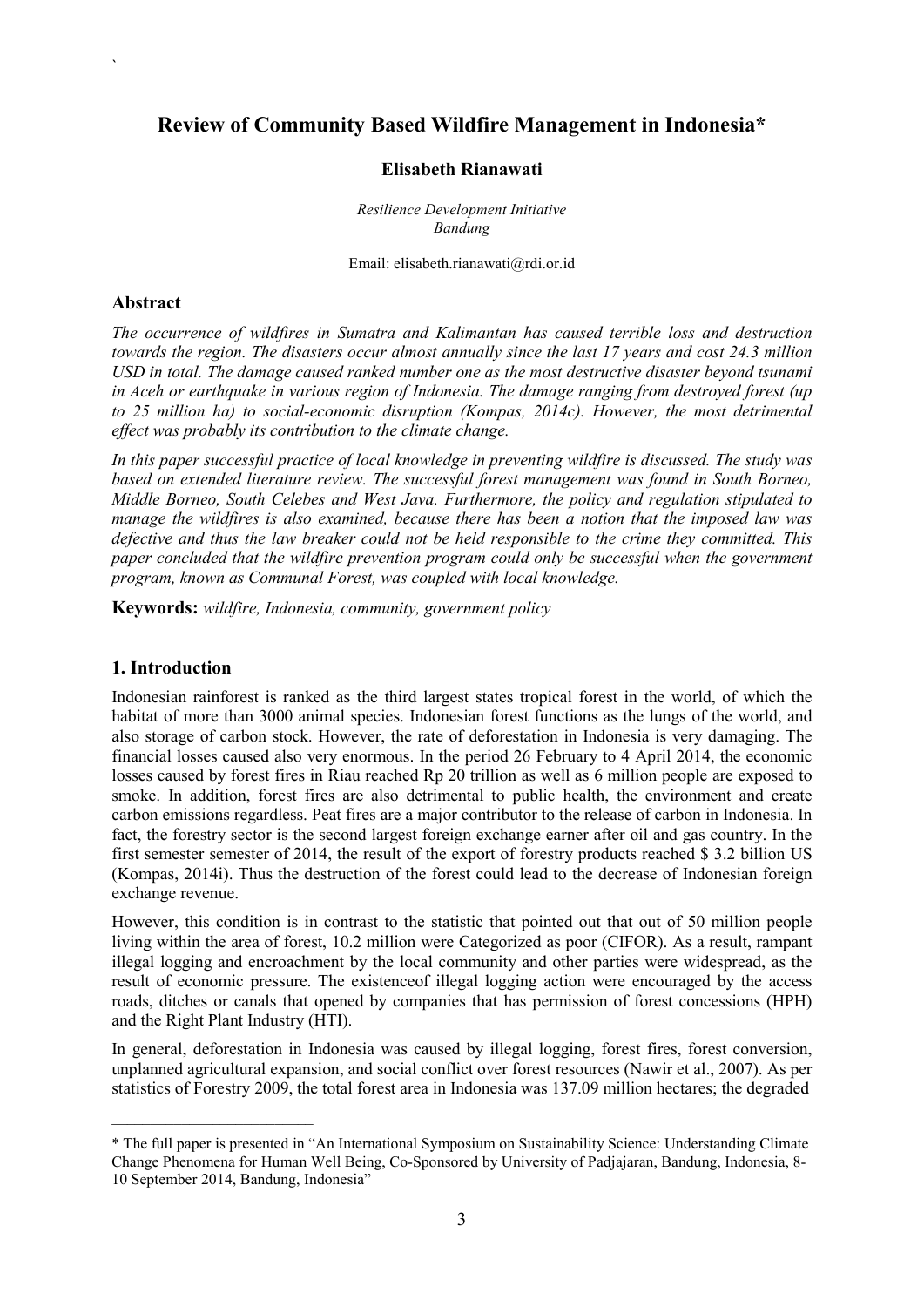area was 59.7 million hectares; with degradation rate of 1.08 million acres/ yr and resulted in critical land of 30,196,799.92 Ha. There are also at least 19,410 villages in Indonesia are in the forest (BPS, DG of Forest Planning 2008 and 2009).

`

Related with these conditions, Government of Indonesia (GoI) has issued many policies in land and forest rehabilitation such as Forest Community, Social Forestry, National Movement of land and forest rehabilitation (GERHAN), One Man One Three (OMOT), One Billion Indonesian Trees (OBIT), etc. In addition Perhutani (as a State Owned Enterprise) also has applied forest management based community.

However, in the earlier stages the local community was the object of programmes; which was shown by the existence of top-down planning. Consequently, the programmes failed to solve the socio economic problem in forest development. In the later stage of reformation era, both the Government through the Ministry of Forestry and Perhutani tried to improve the policies by including the local community as the subject in forest programmes. As the result, participative planning was built based on bottom up approaches (Nawir et al., 2007; Nomura, 2008).



Figure 1. Map of potential forest fires in Indonesia Source: Bappenas, 2013

In term of bottom-up planning, the community as the subject of land and forest rehabilitation programs is very important. This is because the aims of land and forest rehabilitation are to maintain forest functions and to obtain welfare for the community in the surrounding forest area (Government Rules No. 76/2008, Ministry of Forestry Regulation No. P. 70/Menhut-II/2008). Moreover, those who resided around forest area mostly were farmers. Consequently, those who played main role of land and forest rehabilitation should be the farmers.

Participation of local communities is one of the effective approaches in forest management (Faham et al., 2008). Based on that, community participation in resource management is a tool to achieve sustainability of natural resources by people, living in and arround a region integrated ecologically, socially, and culturally. This participation is known as one of the principles in ecosystem-based approaches to river rehabilitation (Hilman et al., 2005).

This research draws upon case studies from Indonesian regions. Upon explanation of wildfire background in Indonesia, this article further explores the theory of interdependency between the stakeholders involved in forest management: people (community), the government, and company. We will start by reviewing factors causing wildfire and wildfire management followed by identifying community's local knowledge over forest and wildfires. Then, the government programs and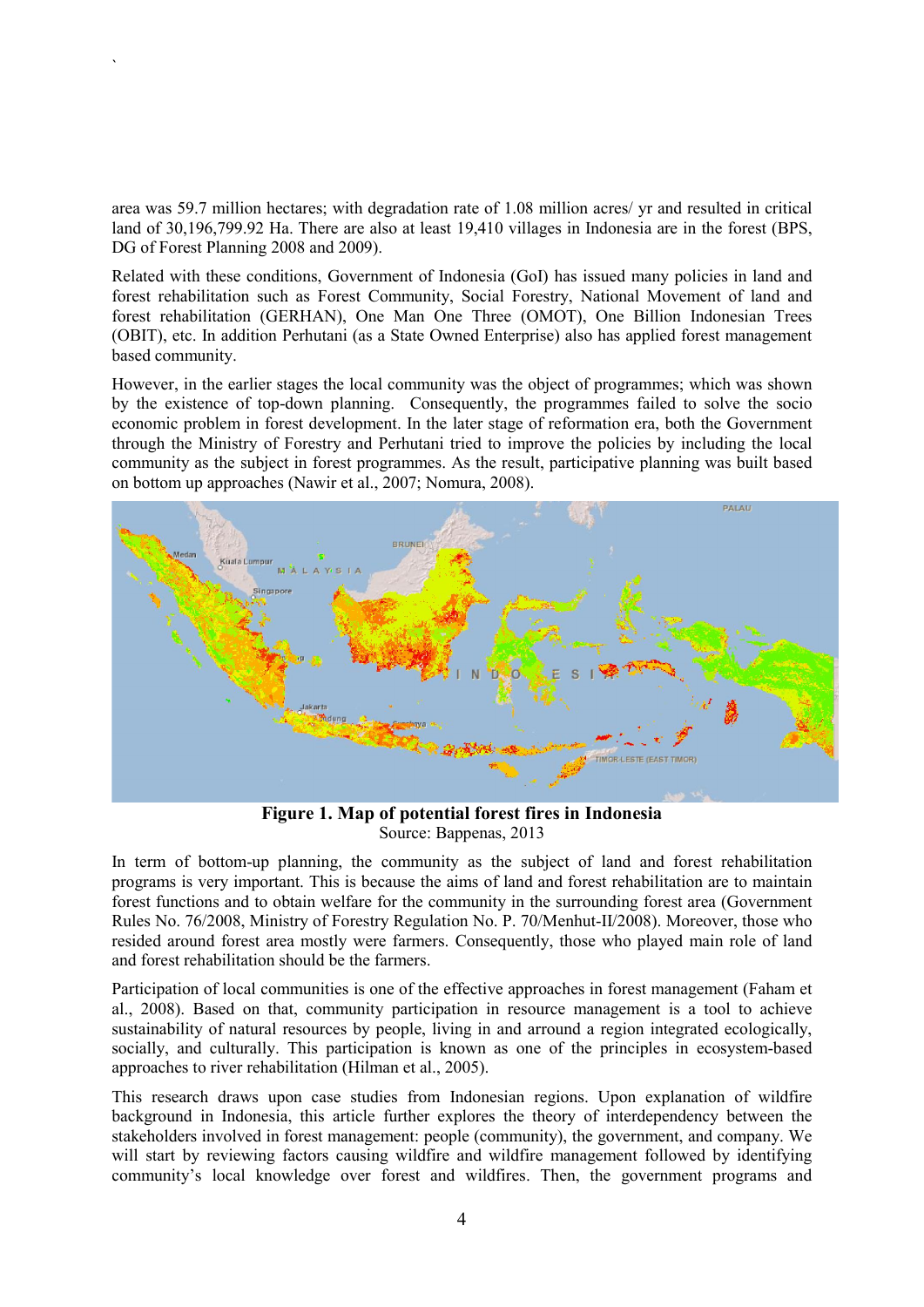regulations are observed. In the end, the private companies' dynamic interaction in the attempt of managing wildfires is discussed.

#### 2. Method

`

The approach used in this study is a qualitative and quantitative approach that aims to exploration. This study aims to identify the scope of wildfire problem throughout Indonesian regions. The concepts approached by three stakeholders (government, community and corporation) are being identified and examined. The relationship obtained between these three stakeholders will provide an understanding of the development process framework of wildfires adaptation.

Methods of data collection consisted of a survey of secondary This study uses content analysis to explore the Government's policy in managing the development and impacts of wildfires. Data were used on top of other studies.

#### 3. Result

In Indonesia, wildfires are closely related to human activities. Main activities that ignite wildfires were carried out by private companies, commonly by palm oil companies. Fewer incidents of wildfires were ignited by local communities. Some of the Incidents were purposely and consciously carried out in order to clear the land. Two areas that are most inflicted by wildfires are Sumatra and Borneo. In These islands, the soil is mainly of peat fires, making the land prone to wildfires (Applegateet al., 2001). Large areas of land and forest in Indonesia was burned in 1982 and 1983. Wildfires also burned during extended dry periods in 1987 (49,323 ha), 1991 (118,881 ha) and 1994 (161,798 ha). The fire areas in 1987, 1991 and 1994 were larger than during years with normal rainfall, (Taconi, 2003). The World Resources Institute (2013) noted that a large number of fire incidents are initiated at timber plantation and oil palm, accounting about 47% of the total incidents. Large numbers of timber and oil palm plantations indeed are found in Kalimantan and Sumatra, where the large number of fire hotspots occurred.

The historical data from 2001 until 2012 shows that Sumatra Island suffers about 20,000 hotspot warnings every year (with the accuracy of 30%) (WRI, 2014). The hot spot warning is normally issued between June until September every year. About 60 percent of the hotspot occur in the period of these months (WRI , 2014). The large scale wildfires are induced by the climate change phenomenon, such as El-Nino that occurred in 1987, 1991, 1994 and 1997 (Environmental Ministry and UNDP, 1998).

Peatlands drained by using the canal will be highly flammable, especially when peat decomposition has occurred due to the methane gas that produced by the peat decomposition (Kompas, 2014g). Once the peat ignited, it smolders and can burn undetected for months or years. Peat fires spread by creeping through the underground layer, which is called "duff". This condition caused peat fires to be hard to extinguished. Therefore, the participation of local community are urgently required to reduce the incidents of wildfires. In the next section, the roles of each stakeholders (i.e government, community and company) are described.

#### *3.1. Local Wisdom*

*Tradition of "Penabatan" in Katingan sub-district, Middle Borneo:* The national park in Sebangau was comprises of peat soil. The local community conserve the soil by building dams surrounds the area, which is called "penabatan" locally. Thus the water contain of the peat soil was preserved, especially water in the surface layer. The water would penetrate and soak the organic material. As the result, fires would be hard to ignited or re-ignited and fire in the sub-surface layer could be prevented (Radius, 2014a).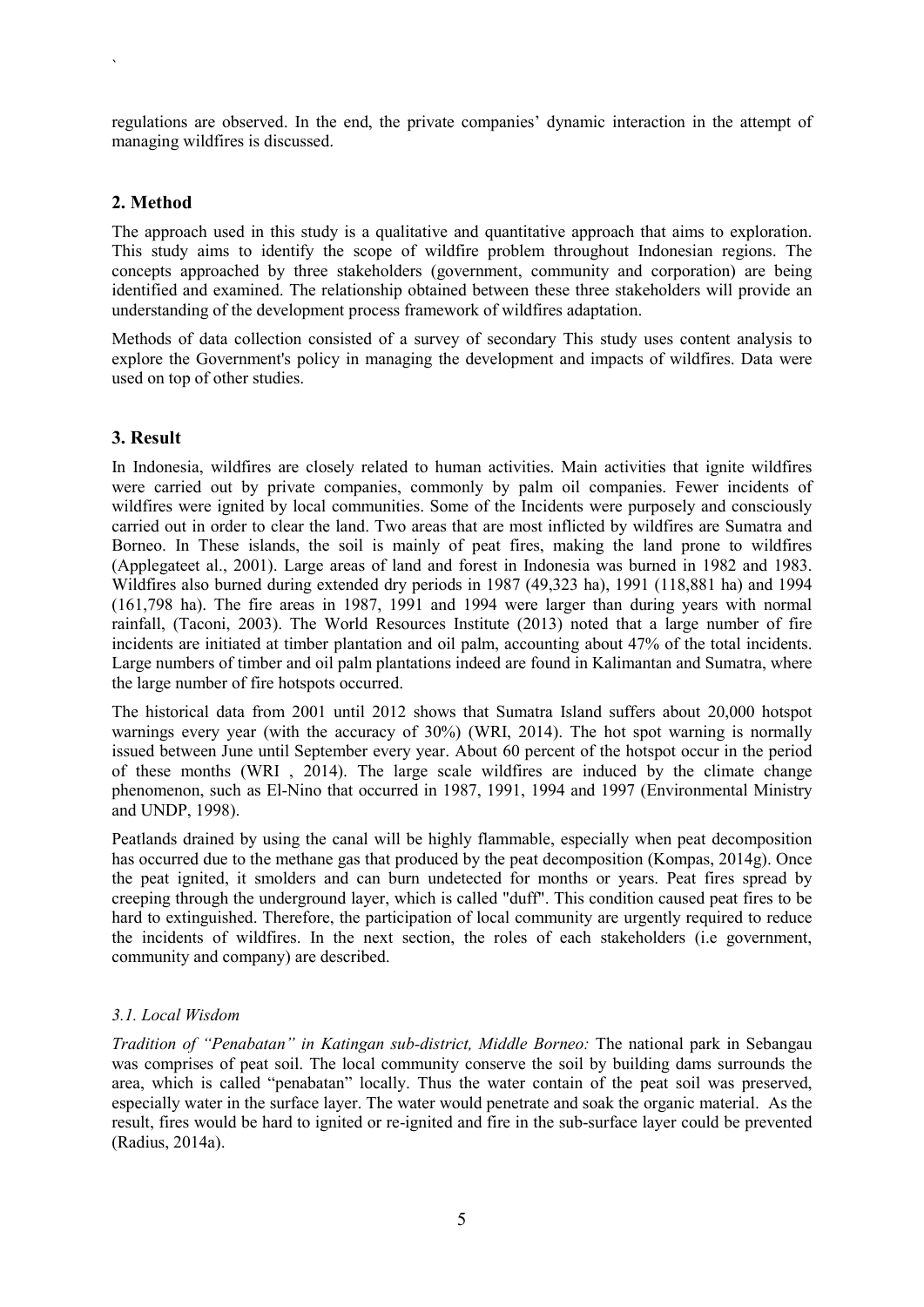The building of dams had been done indigenously and thus was a form of local knowledge. As the result incidents of fires is considerably reduced and in addition to that when the water was shallow the fishes could be garnered easily.

Although the activity had been locally recognized, it was not practiced until there was initiation from NGO's such as World Wide Fund (WWF), Wetlands International, Borneo Orangutan Survival (BOS). Since 1996, there had been 900 small dams built which cover around 150 acresof peat soil or 25% of the total national park area. The NGOs would hire local people to build the dam. Consequently, this program provided the locals with additional, if not optional income other than their main occupation as fisher, hunter, tree lodger or mining.

The dam itself is categorized into three different categories: basic, simple and permanent. The dimension of the basic dam was 2.5m in length, 1m width and 1.5 m depth. The construction period ranged from two hours for basic dam until 3 days for building the permanent one.

*Local belief of Baduy community in Banten, West Java:* Baduy community was considered as traditional community that still hold fast to their ancient belief. As the result, even though living in a fast-growing cultivation province of Banten, the forest in the village area was still intact. The forest area had been divided into three parts: entrusted area, protected area and cultivation area. The entrusted area was considered as sacred, entrusted from God to be preserved, guarded and kept clear from any pollution. This area was located on the top of mountain and its vicinity. The protected area was a reserved area where people could enter to get forest amenity that they needed, such as: rattan, fruits, tubers and latex. Trees could be cut down, but had to be replanted immediately. Whereas, the cultivation part of the forest could be opened and used for plantation (Setianingsih and Helmy, 2014).

Many regions in Indonesia also had similar local belief; however, the difference in Baduy community was that the people of Baduy community were still heavily attached to their traditional inheritance. The common laws were stipulated strictly, where total adherence to the common laws was a requisite of the member of the community. In most cases the lawbreaker of common law was banished from the community. Another example of Baduy common law was as follows: "the world was originated in the forest and the upstream of rivers, as such those place are sacred." As the result, Baduy people did not even dare to enter forest area, moreover to open the forest area(Setianingsih and Helmy, 2014).

*Local belief of Kuta community in Ciamis, West Java:* In Kuta community, the people were forbidden to enter the forest except on Monday and Friday, and it had to be done with barefoot. The belief imposed that the forest were inhabited by powerful supernatural beings that would punish anyone that they encountered. The sacred forest governed the flow of the river, prevented it from flooding the village. It also sent seeds through bats and weasels to the surrounded area. Other than the forest, there were 23 places that were considered as sacred, including cliff, at where cutting forest was strictly prohibited (Setianingsih and Helmy, 2014).

Another village, Naga village, in Tasikmalaya sub district, West Java had also similar belief. Local people could not set their feet in the forest. They could only put one foot in the forest area, and the other foot should be on the outside area. Whereas in Dukuh village of Garut sub-distrit (in West Java) the forest was used as shrines and considered sacred (Setianingsih and Helmy, 2014).

#### *3.2 Government program*

`

*Community based program from the Government:* In this section, four programs of the government which supported the community based activity of the forest will be highlighted. There are hutan desa (village forest), hutan tanaman rakyat (community plantation forest) and hutan kemasyarakatan (community forestry). Through these programs the community could legally gain access to the forest and its resources, where previously the activity would have been considered as trespassing. Through these regulations, the government acknowledge that by allowing and empowering the community to cultivate and manage the forest, the forest would be protected from "bigger" harm, which was illegal logging by local broker who would consumed the forest without doing any conservation. Moreover,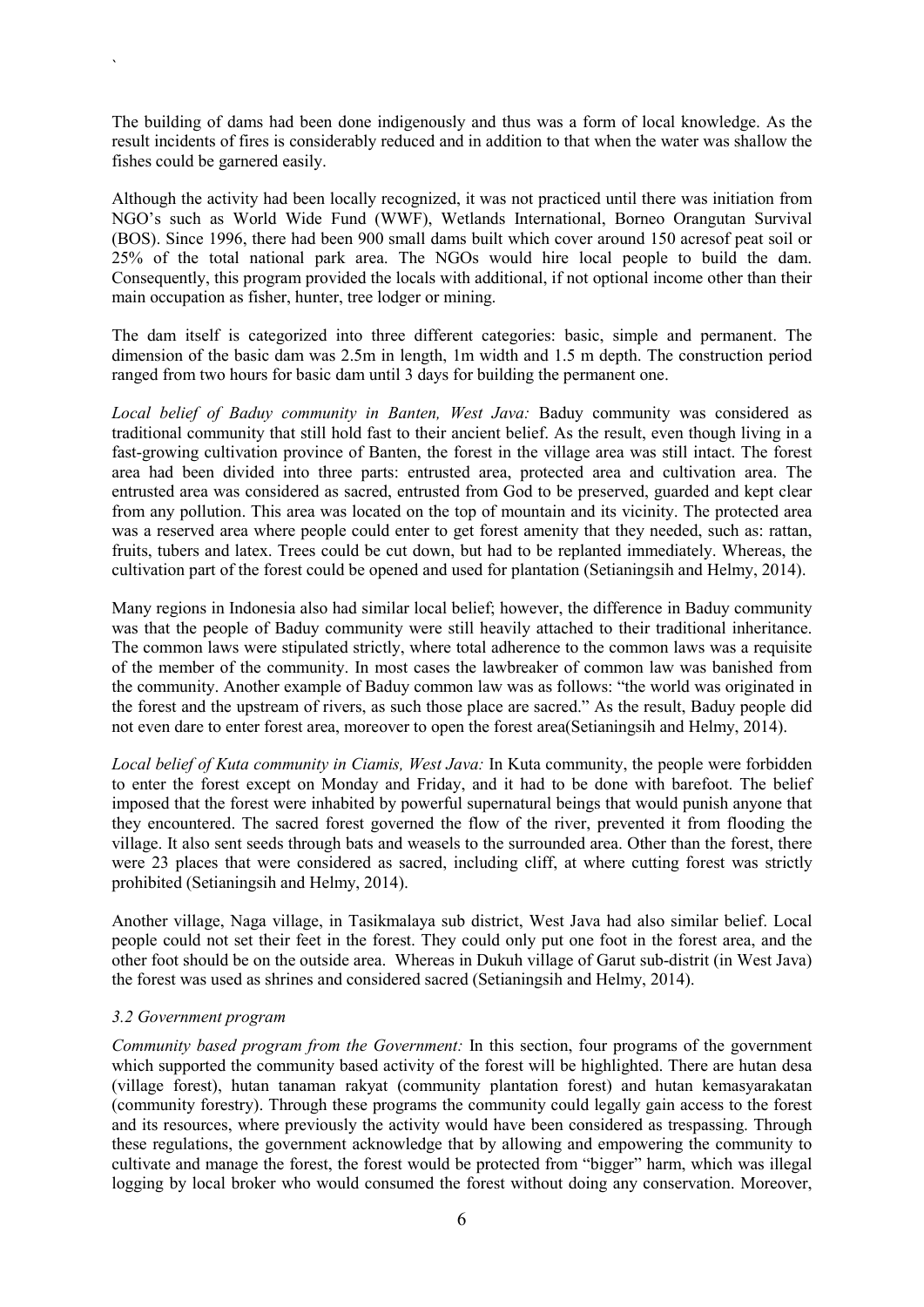since the community resided nearby the forest they would instinctively preserve the forest to maintain its sustainability as the forest now was now became part of their livelihood.

`

These three programs were consecutively launched by the government under the Ministry of Forestry. The initial program was the community plantation forest which was supported by Ministry of Forestry No.6 year 2007; followed by the community forestry (supported by Ministry of Forestry No 37 year 2007); then followed by committed and partner through Law No 39 year 2013 and lastly by village forest (Law No 49 year 2013).

In general, the community-based agroforestry could benefit the government through a self-financed rehabilitation done by the community and forest protection. On the other hand, it could benefit the forestry by (i) encourage the formation of crop diversity (ii) maintenance of the ecological and hydrological functions and (iii) maintain the natural diversity of indegeneous flora and fauna.

The government program of community based agro forestry was expected to eliminate conflicts by providing access and rights to manage the forest to local communities. In this context, communitybased agroforestry is expected to ensure the sustainability and economic transformation and cultural communities in and around forest.

*Hutan Kemasyarakatan:* In order to reduce the rate of forest destruction the government performs various rehabilitation programs and forest protection. In addition to doing forest and land rehabilitation program, another steps taken is involving forest communities in the form of Base Community Forest Management (CBFM) or Community Forest (HKm) to find a balance between the preservation of ecosystems and the increased public welfare.

One example is the Community Forest Community Forest Megah Buana in Barru District, South Celebes. In this area 2.100 acresof forest has got the status of a Community Forest. Previously, the community does not have access to get into the woods or cutting down trees in the forest area. But with the scheme of Community Forest, communities now can rejuvenate pecan trees and planting new crops in the forest, such as cloves (Daeng, 2014).

Another example is the practice of agroforestry in Pekalongan carried out in an area of 3000 acresof tropical forests. Residents grow coffee as a commodity to compromise on economic pressures that led to the destruction of forests. A total of 30 families on average have 1-2 acres of coffee plantations that produce superior quality organic coffee. Communities also develop non-timber forest businesses such as coffee, brown sugar and honey (Yasa, 2014).

*Hutan Tanaman Rakyat (HTr):*There was a new scheme of forest management recently raised by the government in an effort to empower forest communities, which was supported by chapter 1: 19 of Government Regulation No. 6 th 2007 of Plantation Forests hereinafter abbreviated as HTr. HTr is forest plantations built by groups of community to improve the potency and quality of forestry production by applying silviculture in order to ensure the sustainability of forest resources.

One example of smallholder plantations located in the village Kamiri, South Celebes. In this area people manage 350 acresof production forest to plant 80,000 stems of super teak trees and Jabon, as well as 20,000 stems of plants hazelnut.

*Hutan Desa:* The Village of Forest Utilization in production forests include: 1) Utilization of forest products from natural forests; 2) Utilization of forest plantations; 3) Utilization of non-timber forest products (eg. honey, rattan, sap, fruit, etc.). In the protected forest areas include: 1) Utilization of Non-Timber Forest Products; and 2) Utilization of Environmental Services (water harvesting, ecotourism, carbon sequestration, etc.).

One of the successful practice of village forest is located at Kalawa Pulang Pisau district, Central Kalimantan. In this area the people managed to make 16 thousand acres of forest land as a forest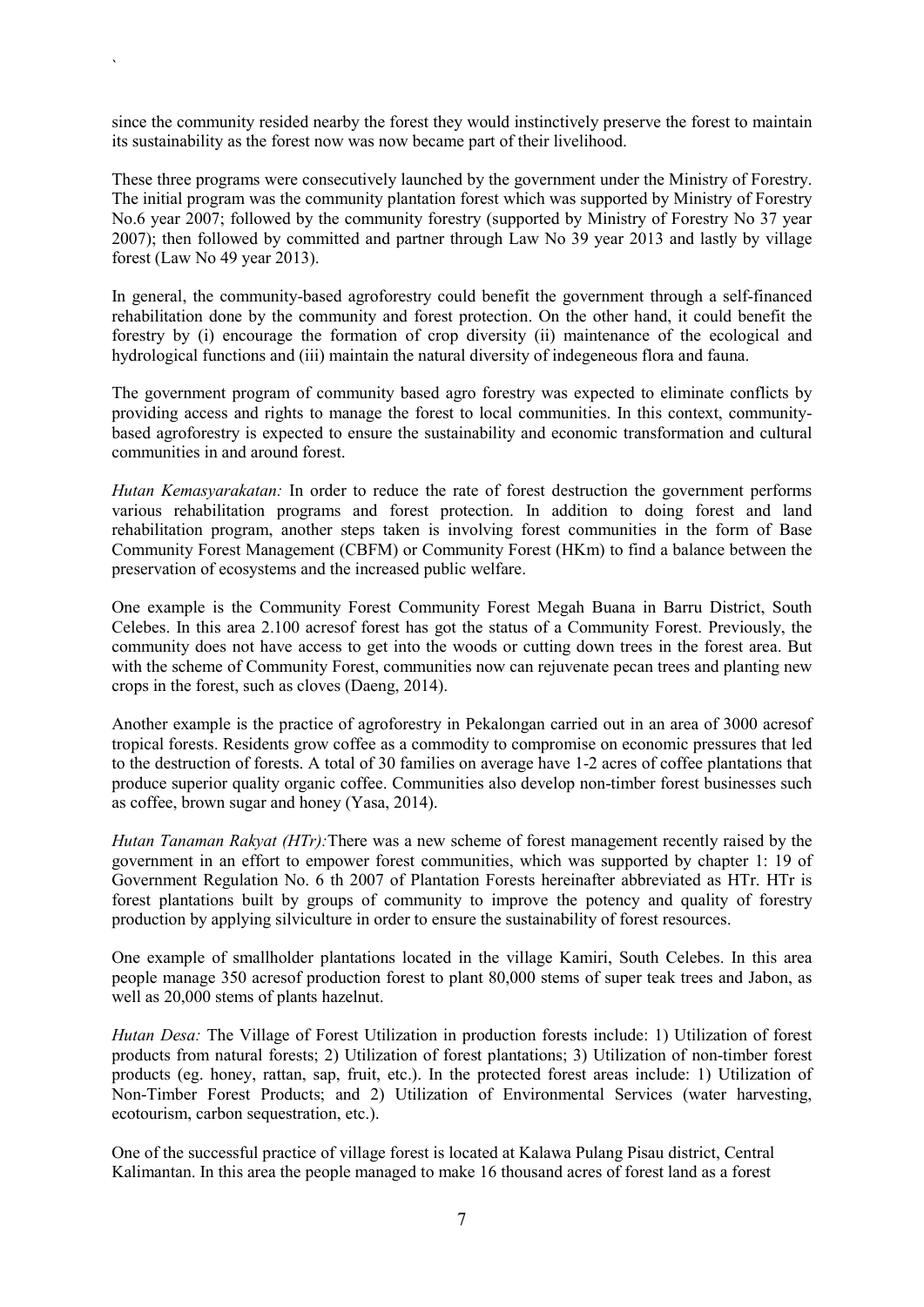village. To monitor the forest village, the people organized regular patrol to prevent illegal logging and canalization project. As the result, illegal logging activities were reduced, as well as forest fires caused by illegal logging. The next stage is to replant about 3.000 acres of degraded land with various species of trees, such as: rubber trees, *aloes*, *durian* tree, manga and *matoa* (Radius, 2014b).

#### *3.3 Law and regulations*

`

The earliest attempt of the government to rehabilitate forests and inhibit forest degradation was by issuing PP 6/1999 to change the orientation of forester from commercial or industry to noncommercial and non-industrial forester by issuing the license under the label of Hutan Tanaman (HT). Before the commencement of this regulation, the orientation of forester was grounded on PP Nomor 7 Tahun 1990 which aimed to increase the national revenue from forestry and thus the license was named Hutan Tanaman Industri (HTI) or literaly translated into Comercial Plantation Forestry. Furthermore, PP 6/1999 repealed by Regulation 34/2002 which completely eliminate the activity of establishing and managing plantations.

On the other hand, the policy which is used to legitimize the use of the forests by traditional peoples is the article 67 of Law No. 41 Year 1999 on Forestry. This articles acknowledge the existence of traditional people and entitled them several things as follows: i) the right to collect product from the forest to meet the needs their daily life, ii) the right to manage forests based on customary law that applicable, and iii) the right to be empowered to improve their welfare .

The general provisions set out in Article 32 of Regulation No 34/2002 describe that harvesting timber is simply to meet the needs of individuals and may not exceed 20 cubic meters. As for non-timber forest products such as *rattan, manau*, sap, fruits can be traded with a volume of up to 20 tons each permit, in contrast to timber products which were not to be traded. However, there are few regulations that have potential of misuse (table 2).

#### *3.4 Community Based Industry in Forestry*

In the implementation, the permission of HTI became uncontrollable and problematic because it was not in accordance with the regulations stipulated. This is compounded by the lack of control in the field resulting in illegal logging cases which dragged the plantation company as suspects. In addition, the termination of granting HTI permission was considered so that the conflict between the company and the local community could be reduced. During this time many issues arising from traditional land converted into plantations.

| Law & Regulation                                                                         | Content                                                                                                                                                                                                     | Note                                                                                                                                                                                                                                 |
|------------------------------------------------------------------------------------------|-------------------------------------------------------------------------------------------------------------------------------------------------------------------------------------------------------------|--------------------------------------------------------------------------------------------------------------------------------------------------------------------------------------------------------------------------------------|
| President<br>$\overline{N_0}$<br>Regulation<br>11/2011<br>President Regulation No 6/2013 | Moratorium of new permits<br>which has possible exploitation<br>of<br>forests<br>primary<br>and<br>peatlands;<br>contains new licensing delays<br>and improving monitoring of<br>primary natural forest and | Implementation<br>trigger<br>widespread<br>conflicts<br>social<br>because many areas of which<br>the moratorium is applied were<br>traditional forest area or those<br>belong to the community<br>Supposedly moratorium<br><b>1S</b> |
|                                                                                          | peatland                                                                                                                                                                                                    | critical land former timber                                                                                                                                                                                                          |
| Minister<br>No.<br>of<br>Forestry<br>936/2013                                            | Spatial and Regional Planning<br>of West Kalimantan                                                                                                                                                         | Legalize<br>the existence<br>of<br>industrial area of 51 companies<br>in the area of agriculture and<br>forestry                                                                                                                     |
| Regulations No 18/2013                                                                   | Prevention and Eradication of<br><b>Forest Destruction</b>                                                                                                                                                  | Misimplementation:<br>not<br>the<br>corporation that is targeted, but                                                                                                                                                                |

Table 2. Potential Misuse of Law and regulation on forestry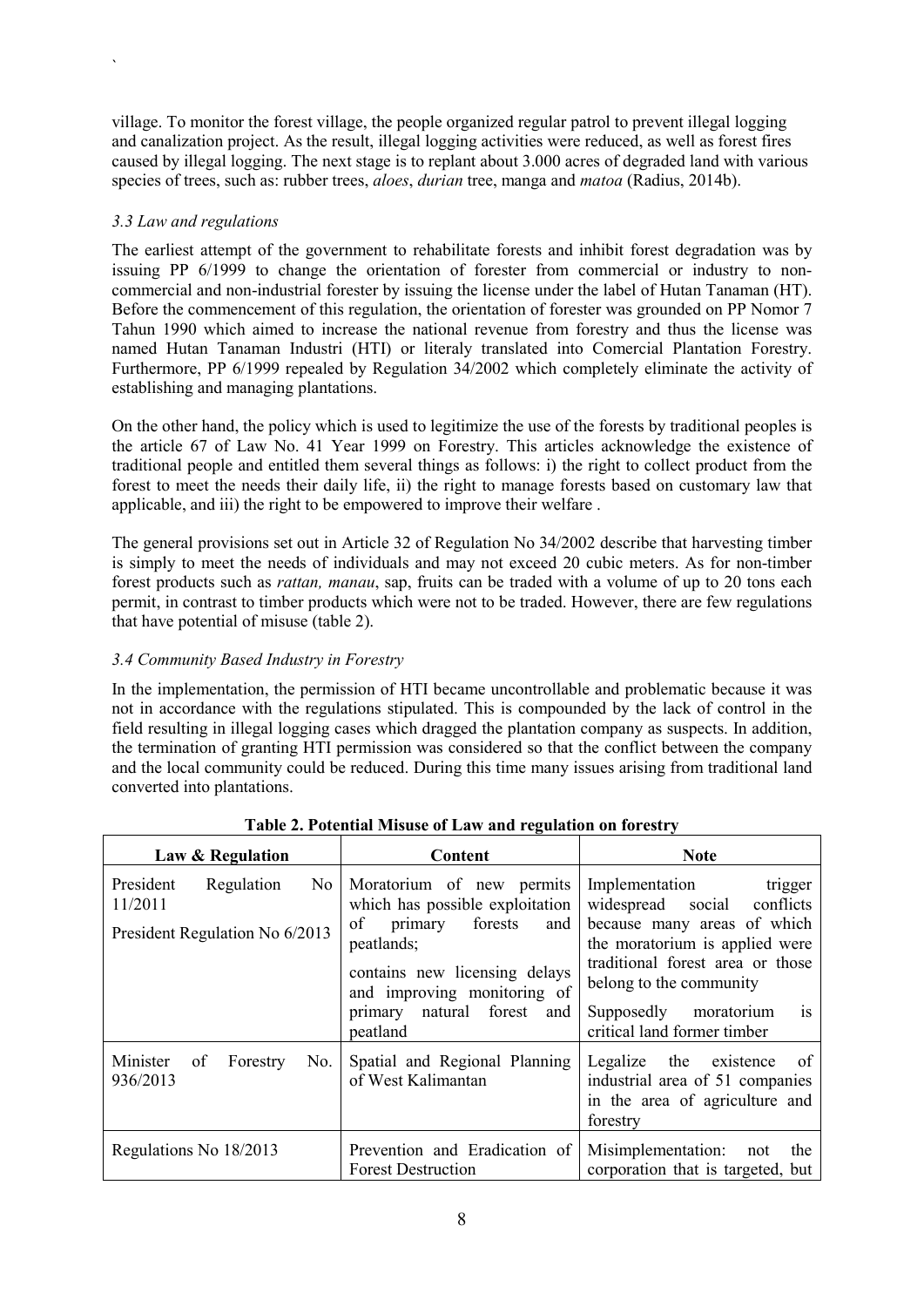| Law & Regulation | Content                                                                                                                                                                             | <b>Note</b>                                                        |
|------------------|-------------------------------------------------------------------------------------------------------------------------------------------------------------------------------------|--------------------------------------------------------------------|
|                  |                                                                                                                                                                                     | communities<br>the<br>local<br>surrounding the forest              |
| 69 Paragraph 1-2 | Regulation No 32/2009 Clause Prohibition to burn, destroy, Paragraph 2 is used by<br>with the exception of the excuse to burn the forest<br>consideration of the local<br>knowledge | pollute the woods by any person   unscrupulous forest-burner as an |

Source: Various articles from Kompas (2014j,k,l)

`

The common practice of industrial forest is open to the forest using heavy instruments. The worst practice is by using fires. Recently, a government company, Inhutani II, used a conventional community-based method to open forest, by which using man power. Utilization of local community was considered to be much cheaper and effective in preventing forest encroachment. The practice took place in the forest area of 1,000 hectares in South Kalimantan where community planted rice under *akasian mangium* stands which belongs to the company (Susanto, 2014b).

The idea has been stipulated in Government Regulation No. 6/2007 on Forest Management and Forest Management Planning and Forest Utilization. Described in the regulation, the holder of IUPHHK-HTI should provide space for the local community to have plantation for their livelihood. However, its implementation was not yet optimal (Susanto, 2014b).

*Incentive for the company:* Another idea from the government to encourage companies to produce sustainable forest products is the sustainability certification scheme called *Meja Bundar Minyak Sawit Lestari* or literally translated into Roundtable on Sustainable Palm Oil which is voluntary based as well as Indonesian Palm Oil Sustainability standards that are mandatory (Kompas, 2014h). There was also a timber legality verification system (TLVs) are recognized and appreciated UNi Europe World Trade Organization (WTO). With TLVS sustainability of the timber products can be ensured with tracking system.

*Forestry Innovation: Restorasi Bisnis Lestari:* Ministry of Forestry also issued a backup permit of timber harvesting which focused on ecosystem restoration. In this scheme investors could not cut down trees to sell wood or plant non-forestry commodities such as palm oil. Investors of restoration concession license actually have to restore degraded lands by planting local native plants and take care of that ecosystem recovered as usual. Investors can profit from non-timber forest products (intangibles) such as water, honey, medicinal plants, ecotourism, and carbon trading in the global market. In the practice it is expected that investors would engage local communities to manage the forest (Hamzirwan, 2014).

Some of the ecosystem restoration managed by non-governmental organizations with the support of donors had taken place in a number of locations, including Jambi (46 385 ha), South Sumatra (52 170 ha) and East Kalimantan (86,450 ha).

#### 4. Discussion

Poverty in the area around the forest occurs due to access cut out of local community from forestry resources (Handadhari, 2014). During this time, the root of the problem of forest fires is land conflicts, regional governance and social issues such as poverty. Poverty happens because people have a weak position in forest management. It is caused by the paradigms and forestry policies which place people as object. It was assumed that the community did not understand how to or have the ability to preserve the forest (Kompas, 2014a).

However this is not the case as much as the certainty of clarity over land tenure. Farmers are willing to cultivate the tree when there is certainty over land tenure. Tenure security needed by farmers to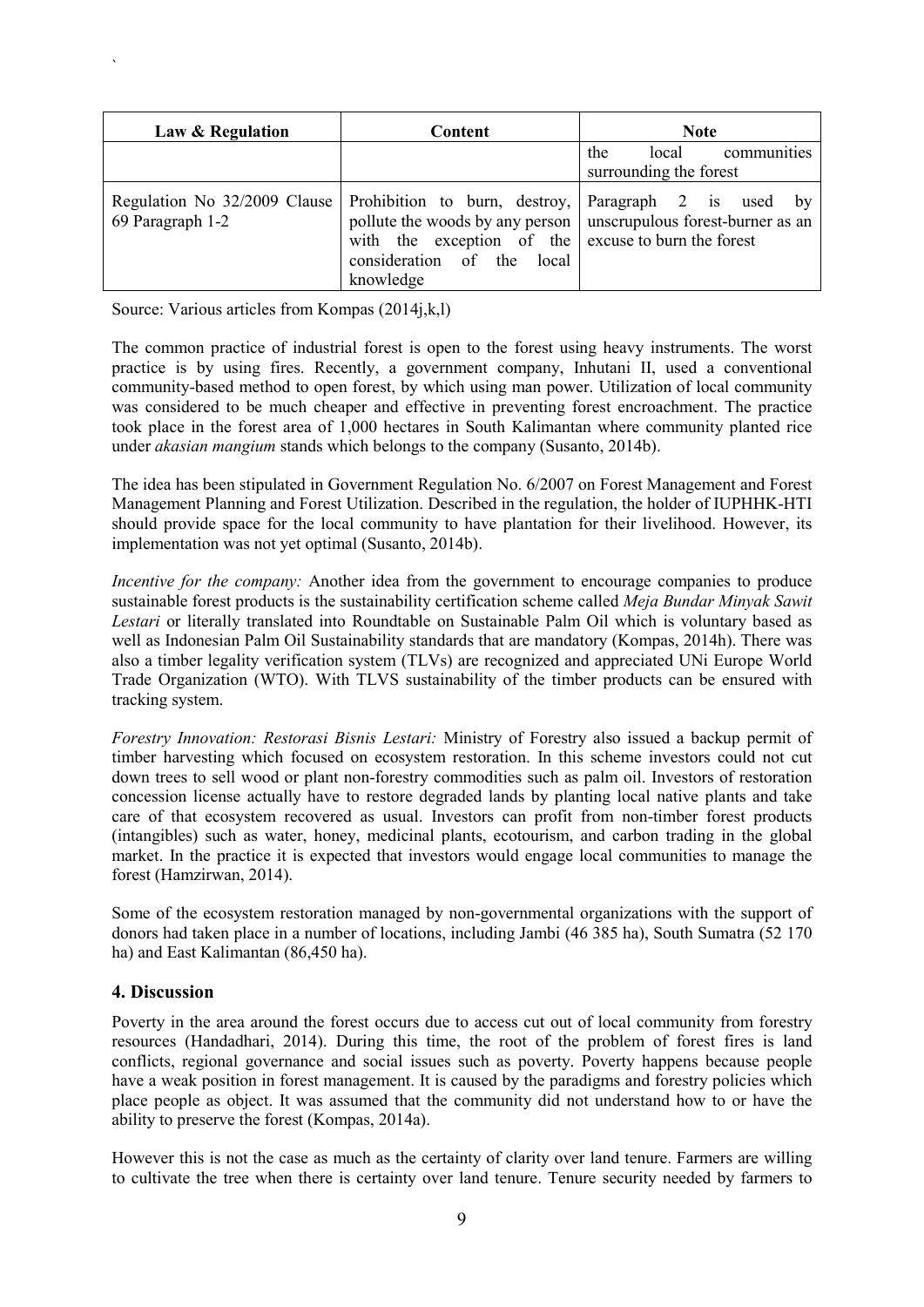ensure their investments, that they were the guaranteed party who would be benefited from these trees. Usually farmers would carry out cultivation of trees on land owned by themselves and not willing to do so on communal or state land because then the result would be benefit the land owner (Suharjito, 2012).

Factors that influence farmers to choose to cultivate trees are: (1) clarity on land tenure, (2) the availability of labor, (3) the availability of and access to markets the wood products; (4) availability of capital, and (5) knowledge of procedures for the cultivation of mahogany (Suharjito, 2012). These factors should be empowered by local government by providing policy incentives such as certainty over forest land and the rights attached to it, building a road infrastructure that can provide access to the market so as to increase the price of forest products. The farmers could also involved in programs of trees cultivations which provide incentives such as REDD program (reduced emission from deforestation and forest degradation, PES (payment for environmental services) and CDM (clean development mechanism).

Poverty and lack of access to forest resources also makes them vulnerable to be exploited by irresponsible financiers, such as one occurred in Riau. Hence the cycle of forest fires can be stopped by stopping the flow of capital which rewarded the villagers who burn forests and fields, as well as campaigned to not buy the products from the company that burned the area (Kompas 2014d).

#### *4.1 Conflict in the field*

`

Poor boundaries, faulty forest bureaucracy making the companies and communities meet face to face in the field. These conditions lead to conflict between the two parties. As many as 97% of forestry permits were controlled by corporation. Only 3% of the forest area that can be utilized community. In fact, there were 30,000 villages that live in the area of forestry. Based on the Consortium for Agrarian Reform, there were approximately 370 conflicts involving 140 thousand families which spread to 28 million hectares (acres) of land (Susanto, 2014a). This conflict occurs because the majority of the people was expelled from the traditional arable land or forest, or has been displaced by the expulsion of the village due to concessions. As a result, the social and economy of local community was increased.

On the Contrary, Indonesian Institute of Sciences Sumberjaya, West Lampung showed that community based forest management could reduce poverty by 60%. It is obtained from the harvest coffee grown by Sumberjaya community in the traditional forest. While in East Nusa Tenggara, as many as 270 residents earn an income of 3-5 million per month from forest management. East Flores communities manage forests by planting coffee, hazelnut and cocoa.

Another study showed that the community income could increase by 300% with community based forest management scheme. This increase is higher than the success of other government programs in reducing poverty. Other government programs since 2004 only succeeded in reducing the poverty rate by 2% from the total of 12% (Kompas, 2014b). The same was observed in Vietnam and Philippines. In Vietnam 4 million hectares of forest (95%) are managed by the community (KOmpas, 2014e). Product of non-timber was used for the production of soap-shampoo. While in the Philippines 30% of the forests managed by communities.

Unfortunately, the national forestry program is still siding with the corporation. This is reflected in the allocation of forest land in the National Forest Plan. The corporation gets a 39% (approx. 44 million ha) of forest area, while the community received an allocation of 5% (approx. 5.6 million ha). In fact, permission granted for cooperation (HTI) already out of hand and many were problematic because they did not fit with the prevailing regulations. Corporation practice in the field often results in environmental damage. This happens because the lack of control in the field which resulted in cases of illegal logging by the corporation. Thus, the majority of HTI should be assessed so that the termination of the scheme can reduce the environmental damage as well as dampen the conflicts between company and community, which aroused from conversion of traditional land into plantations.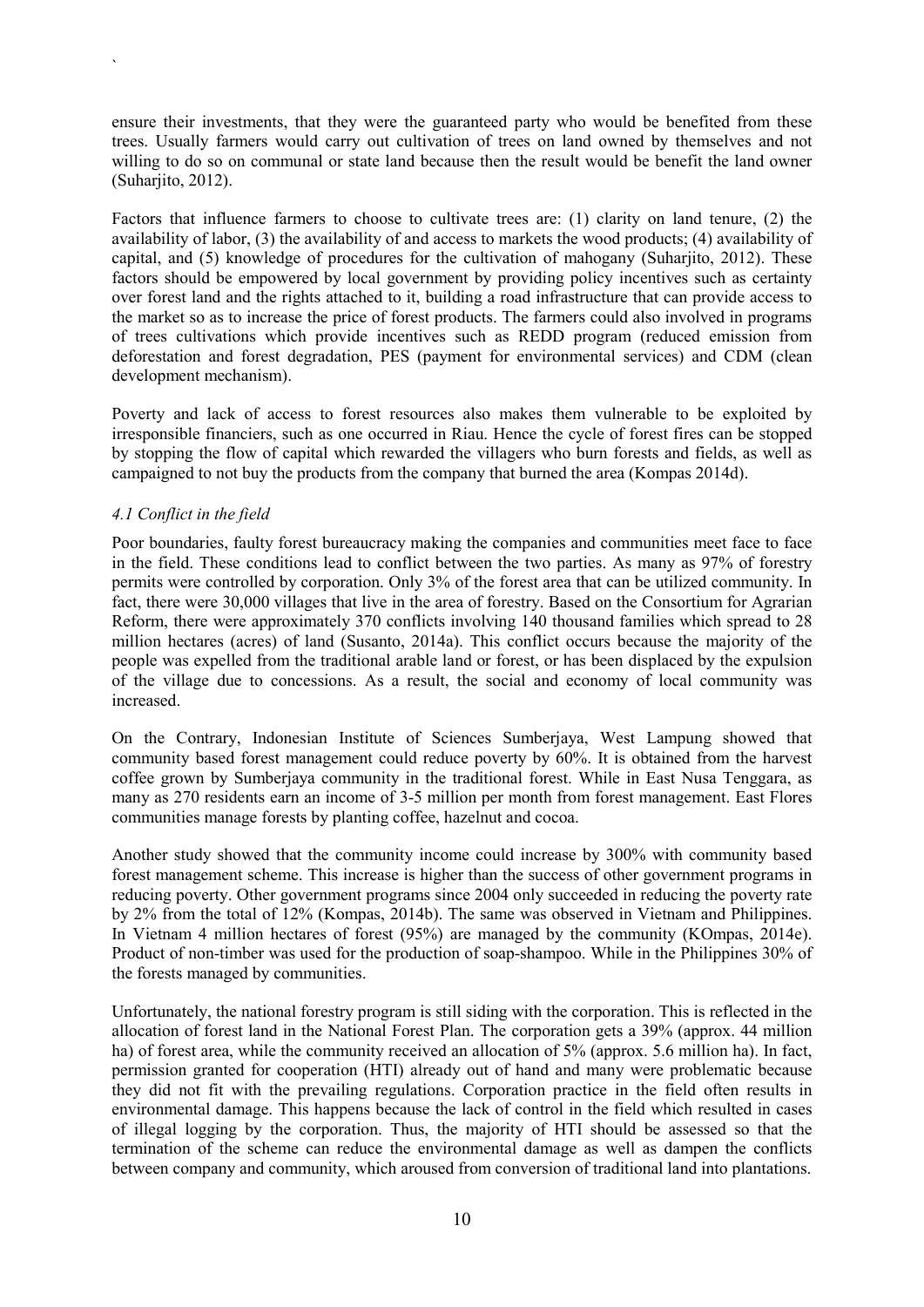In addition to the minimal allocation of land and the existence of conflicts between communities and corporations, other problems are the local government commitment to environmental sustainability and well-being of local communities. The local government was more interested in giving permission to mining or oil companies to manage the forests. For the local government, this was favorable at moment, as well as providing a gap for corruption. In spite of this, forest management by cooperation still tended to be exploitative, and failed to utilize technology that can add the value of timber without compromising the sustainability of forest. In contrast, the local government gained nothing in providing permission for public forestry. As the result the bureaucracy for getting the legality of community based forest becoming lengthy and complicated: the permit for local community must pass through 29 tables, gaining approval from four first echelons, which in total take as long as 180 days to 3 years.

#### *4.2 Legislation*

`

As depicts in table 2, many unscrupulous land burner hide behind the provisions of Law No. 32 of 2009 on Environmental Protection and Management. Paragraph 1 banned activities such as burning, destroy or pollute the woods by any person. However, there is an exception described in paragraph 2 that the burning activity is allowed if it is according to the local knowledge. In the following explanation mentioned this is accepted if the area burned is up to 2 hectares per household for the purpose of planting local varieties and whenever the fire is surrounded by firebreaks as a deterrent of fire breaching to surrounding areas. Actually, this paragraph is intended for the welfare of the poor citizens who have limitation in managing the land, but in reality was used by corporation.

The tradition of forest burning occurred in Sumba and Timor and had been proven to impoverish the forest nearby as well as the people who live in it (Kompas, 2014f). This tradition has been carried out since 1650 with the purpose of indicating to the enemy or the people around that the area was already occupied. As for now, this tradition has led to a number of forest fires in the spring catchment areas, thus causing water shortage in the dry season. Extent of deforestation reached up to 15% per year of the total 1.8 million acres of forests in the East. It can be concluded that the understanding of forest functions should be taught since elementary school.



Figure 2. Interaksi between stakeholders Source: Sagala et al., (in press)

As depicted in Figure 2, community participation requires a concerted, interactive collaborative effort of communities, government and private sector. Collaboration eliminates limitations in term of resources, knowledge and access. Therefore, local communities which are living in or close to forests could work side by side with the government in overseeing the activities and violation of law in the forest. This might be an appropriate solution since communities have vital resources including knowledge and understanding of the forest condition, in contrast to the government that is lacking manpower to cover vast area of forest. Accordingly, the appropriate roles for government are law enforcement to the private company and facilitator and motivator to the local community. For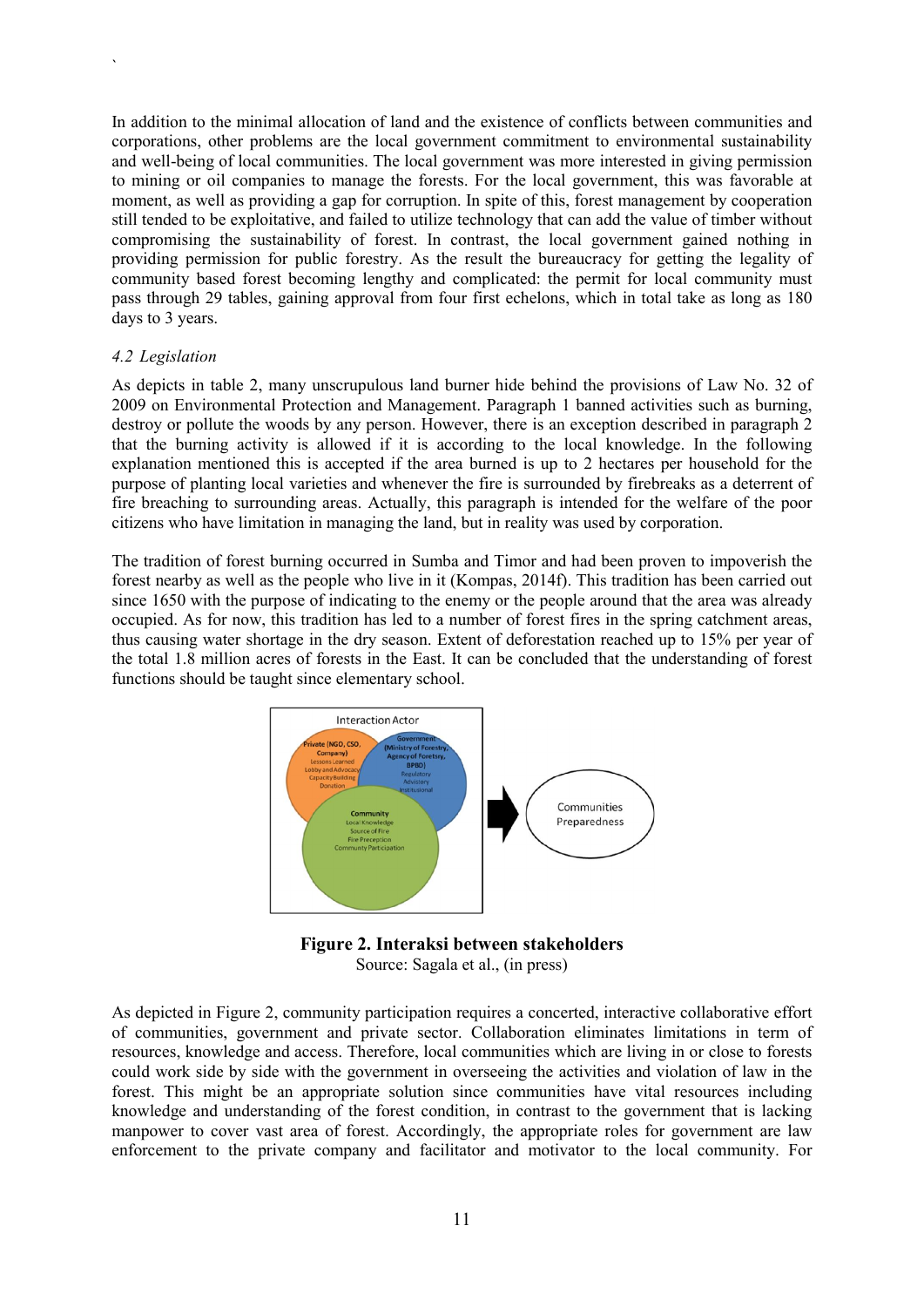instance, government should facilitate the low income community by providing means to organize patrol regularly and thus reducing the incidents of illegal logging and land burning.

#### 5. Conclusion

`

Wildfire in Indonesia is mostly anthropogenic. The anthropogenic activities that induce wildfires are mainly conducted by two stakeholders, which are local community and private companies. Other than inducing the wildfires, they could mitigate and prevent the wildfires. This implies that the stakeholders, especially local community and private companies could play two contradictory roles, either causing or preventing the wildfires, depending on the characteristic of the stakeholders. Thus, the task of the government is to make sure these stakeholders possessing the good characteristics that would help preventing the wildfires instead of creating it. This implies that the lack of government interference to the stakeholders could worsen the incidents of wildfires.

In contrast the active interference of the government could help reduce the occurrences of wildfires. This can be reached by fostering collaboration between the stakeholders: community, private companies and government. Other benefit that can be obtained from active interference of the government is increasing the community preparedness toward the wildfire. This would benefit the community by lowering the destruction and casualties caused by wildfire.

Some things that must be considered by the government to minimize conflict is an inventory of community-managed forest area, which is in accordance with constitution Court No. 35 of 2012 concerning Indigenous Forests. Indigenous forest is essentially an attempt to save the forest not by banning local residents, but to provide an opportunity for the public to use. It can be effectively nurtured when the education community around the forest walk because discrimination tends to happen to the people that a low education.

Empowerment of poor communities around the forest department should involve industry and trade to create added value for citizens forest products. In seeking legal status of the forest, the citizens must also be accompanied and facilitated the organization of the group, preparation of documents, the proposed mapping related forest management, as well as established relationships with government agencies.

Finally, with agroforestry people in need of land and food continue to grow and reap the results. As a result of forest area is maintained, and the company is able to save operational costs. Utilization of forestry business area is expected to increase production, reduce imports of food, and narrow the current account deficit Indonesia.

#### *References*

- Applegate, G., U. Chokkalingam, and S. Suyanto. (2001) The Underlying Causes and Impact of Fires in Southeast Asia , Final Report. Jakarta: Center for International Forestry Research (CIFOR).
- Boer, C. (2002) Forest and fire suppression in East Kalimantan, Indonesia Proceedings Of An International Conference On Community Involvement In Fire Management. FAO. Bangkok.
- Bowen, M.R., Bompard, J.m., Anderson, I.P., Guizol, P. And Gouyon, A. (2000) Anthropogenic Fires In Indonesia : a View From Sumatera. In : Radojevic, M. And Eaton, P. (eds). Wildfires and Regional Haze in South East Asia. Nova Science, New York.
- CIFOR (2003) The fire of Swampland / Peat in Sumatra: Problems and Solutions. Proceeding of Workshop, Center for International Forestry Research (CIFOR)
- Daeng, M.F. (2014). Harapan Baru dari Hutan Barru. Kompas, 24 February 2014.
- Faham, E., Rezvanfar, A., Shamekhi, T. (2008) Analysis of Socio-Economic Factors Influencing Forest Dwellers' Participation in Reforestation and Development of Forest Areas (The Case Study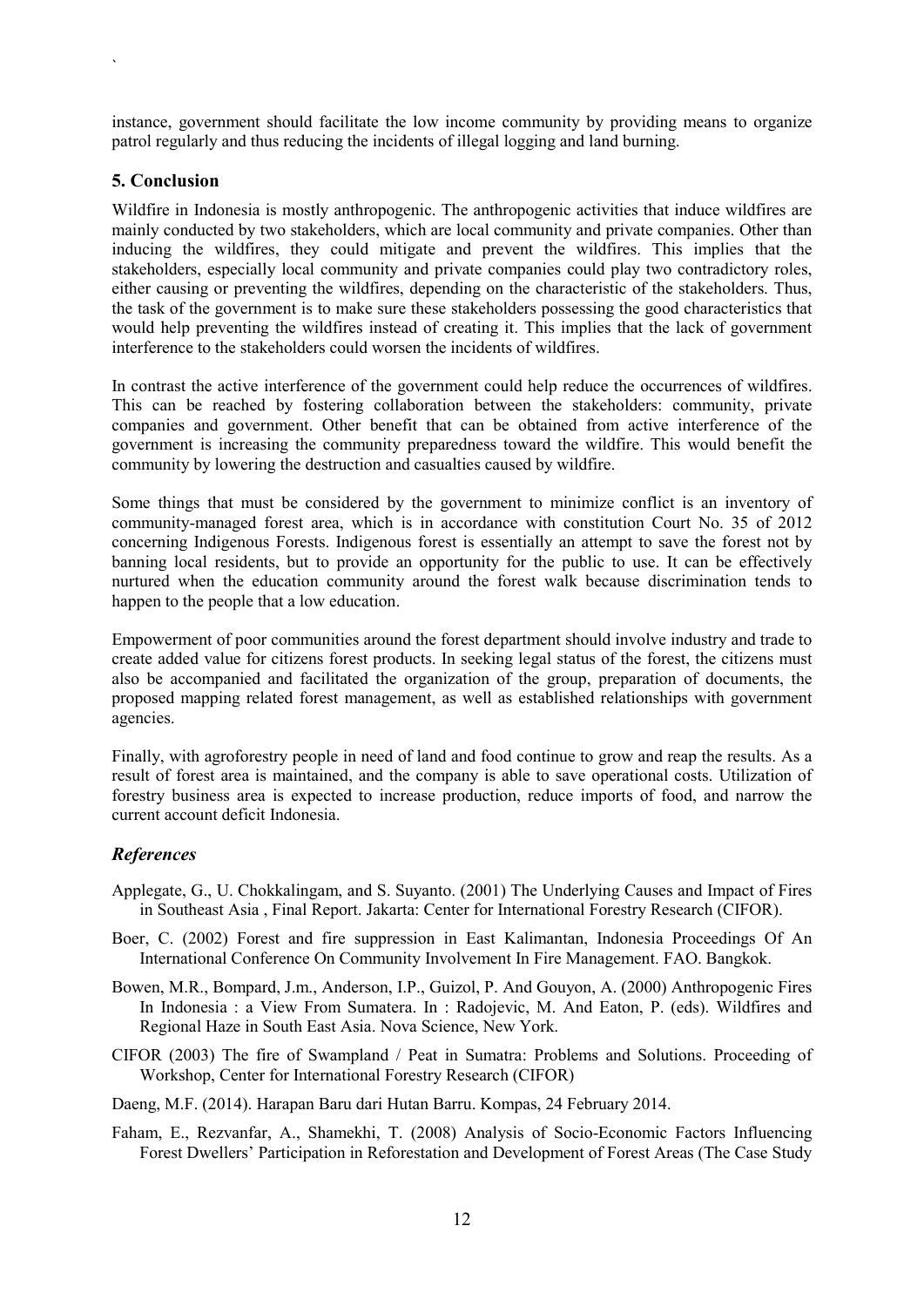of West Mazandaran, Iran). American Journal of Agricultural and Biological Sciences Vol 3 (1): Pp. 438-443.

Hamzirwan (2014) Restorasi Bisnis Lestar. Kompas, 7 July 2014.

`

Hanhadhari, T. (2014) Visi Misi Soal Hutan dan Lingkungan. Kompas, 5 July 2014.

- Hilman, M., Brierley, G. (2005) A Critical Review of Catchment-scale Stream Rehabilitation Programmes. Journal Progress in Physical Geography 29. Pp. 50-70.
- Kompas (2014a). Warga di Sekitar Hutan Sering Dikriminalisasi. Newspaper article on 25 March 2014.
- Kompas (2014b). Potensi Kesejahteraan Belum Digarap Optimal. Article on 21 February 2014.
- Kompas (2014c). Kebakaran Hutan dan Lahan Paling Merugikan. Article on 27 March 2014.
- Kompas (2014d). Antisipasi Kebakaran Hutan harus Terintegrasi. Article on 21 June 2014.
- Kompas (2014e) Indonesia Tertinggal dari Vietnam, Newspaper article on 17 April 2014.
- Kompas (2014f). Tradisi Membakar Hutan di Timor Memiskinkan Warga. Article on 30 June 2014.
- Kompas (2014g) Rambut Rawan Terbakar, RPP Gambut diharapkan beri jalan keluar. Article on 29 February 2014.
- Kompas (2014h). Komitmen Kelestarian Perkebunan Ditagih. Article on 5 July 2014).
- Kompas (2014i). Legalitas Produk Permudah Akses Pasar. Article on 14 July 2014.
- Kompas (2014j). Uji Materi UU P3H Disiapkan. Article on 21 March 2014.
- Kompas (2014k) Pemilik Konsensi Sawit Lebih Diuntungkan. Article on 22 February 2014.
- Kompas (2014l). Moratorium Hutan Belum Efektif. Article on 26 June 2014.
- Nawir, A., Ani, Murniati, and Rumboko, Lukas. (2007) Forest Rehabilitation in Indonesia; Where to After More Than Three Decades?. Center for International Forestry Research (CIFOR). Jakarta.
- Nomura, Ko. (2008) The Politics of Participation in Forest Management: A Case from Democratizing in Indonesia. The Journal of Environment and Development. Volume No. 17 Number 2. Pp. 166- 191. June 2008. Sage Publications.
- Radius, D.B. (2014a) "Penabatan" Selamatkan Gambut. Kompas, March 2014.
- Radius, D.B. (2014b) Perjuangan demi Hutan Desa Kalawa. Kompas, 14 February 2014.
- Sagala, S., Dodon and Sitinjak, E. (in press) Fostering Community Preparedness to Wildfire: Experiences from Indonesia, in Paton, D. Wildfire Hazards, Risks, and Disasters, Elsevier Publishing.
- Setianingsih D, Helmy C (2014). Menjaga Hutan sebagai Titipan. Kompas, 8 February 2014.
- Suharjito D (2012) Pengembangan HKm, HTR, HD dan HR: Belajar dari Pengalaman di Jawa. Makalah yang dipresentasikan dalam Seminar "Prospek Pengembangan Hutan Tanaman Rakyat, Konservasi dan Rehabilitasi Hutan", diselenggarakan oleh Balai Penelitian Kehutanan Manado. Manado, 23-24 Oktober 2012.
- Susanto I. (2014a) Hutan Belum Menyejahterakan. Kompas on 12 May 2014
- Susanto I (2014b). Hutan untuk Ketahanan Pangan. Kompas, 9 April 2014.
- Tacconi, Luca. (2003) Fires in Indonesia: Causes, Costs and Policy Implications. CIFOR Occasional Paper No. 38. Bogor.
- University of Tampere (2014) The IMRAD Research Paper Format. Finland Studies in the ETI Curriculum, University of Tampere Finland Web. http:// [http://www15.uta.fi/FAST/FIN/fin.html.](http://www15.uta.fi/FAST/FIN/fin.html. Accessed 4 April 2014)  [Accessed 4](http://www15.uta.fi/FAST/FIN/fin.html. Accessed 4 April 2014) April 2014